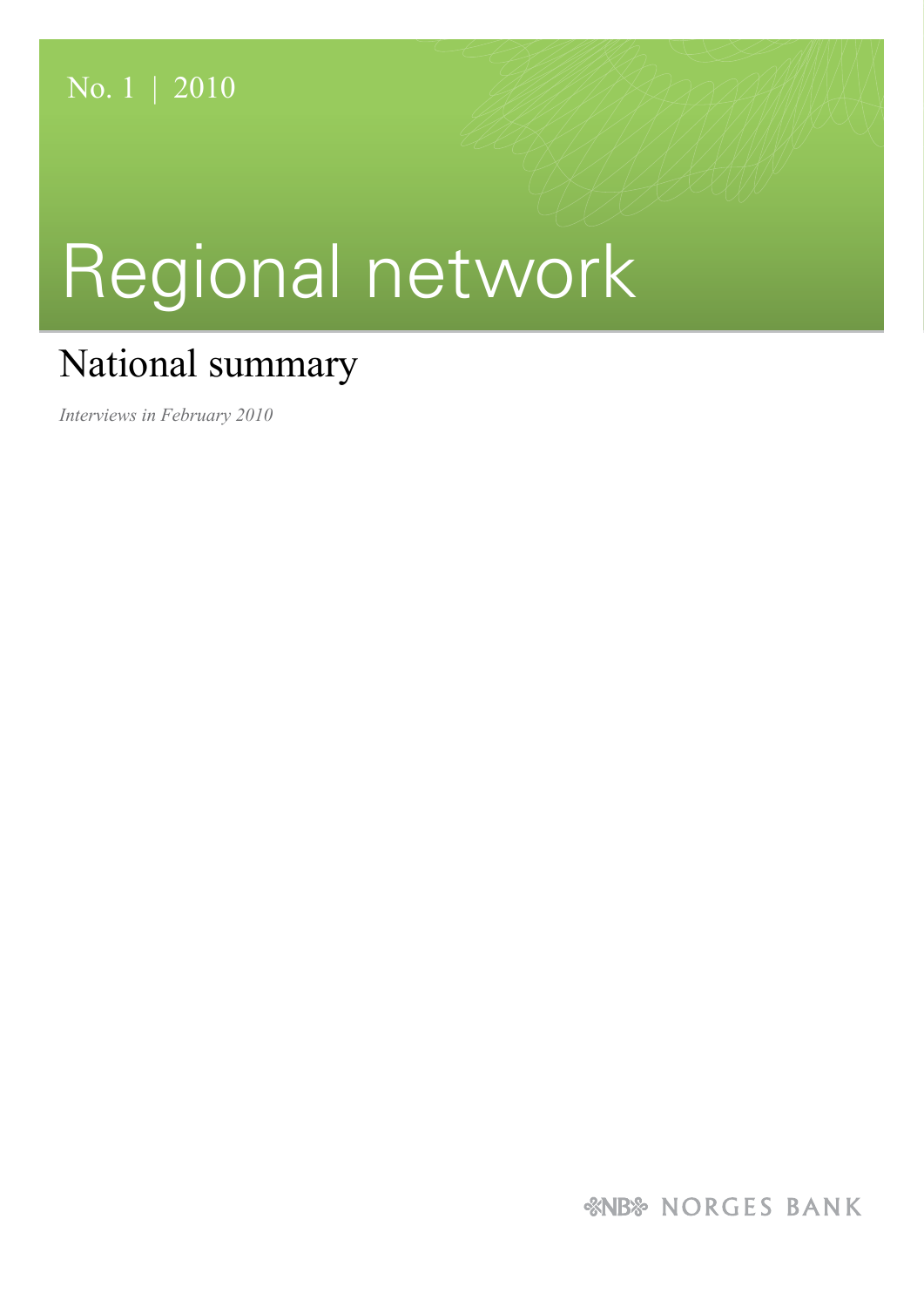### DEMAND, OUTPUT AND MARKET PROSPECTS

In this round, contacts generally reported that output had risen slightly over the past three months, at a somewhat slower pace than in the previous round.

Manufacturing showed a marginal pickup in activity. Activity in domestically oriented manufacturing fell back somewhat following moderate growth in the previous round. Output volumes are still low. Contacts in the export industry reported moderate growth in demand, particularly in the fisheries and metals industries. Suppliers to the oil industry reported moderately reduced activity while order intake remained low, particularly for project development and test drilling.

Activity in building and construction continued to fall, at a somewhat more rapid pace than in the previous round. Contacts reported a decline in construction of new homes and large apartment building projects. Building projects initiated by the public sector had increased. Government stimulus packages and expanded budgets for road and railway development projects have resulted in further growth in construction sector activity.

Retail trade contacts reported a slight increase in sales volumes. The rise in sales of some consumer durables has slowed somewhat.

Activity increased in the service industry. Contacts reported slight growth in demand from both the corporate and the household sector. Optimism about the future is highest among operators in the corporate service industry.

Overall, contacts expect growth to be moderate over the next six months, at approximately the same pace as expected in the previous round. Growth is expected to be modest in all industries, with the exception of suppliers to the oil industry and the building and construction sector. Contacts in these sectors anticipate somewhat lower activity in the period ahead as a result of lower order intake.

#### INVESTMENT

Growth in investment intentions was reported for the first time since spring 2008. The service industry and the local government and hospital sector plan to expand investment over the next 12 months. The investment level in manufacturing and retail trade is expected to decline, due to both a lower level of activity and recent capacity expansions.

#### CAPACITY UTILISATION AND LABOUR SUPPLY

In this round, 24 per cent of enterprises reported that they would have some or considerable difficulty accommodating an expected or unexpected rise in demand, and 11 per cent responded that labour would be a constraint on production if demand increased. This is about the same level as in the previous five rounds, indicating that capacity utilisation is still low and that the labour market is not perceived to be tight.

#### EMPLOYMENT AND LABOUR MARKET